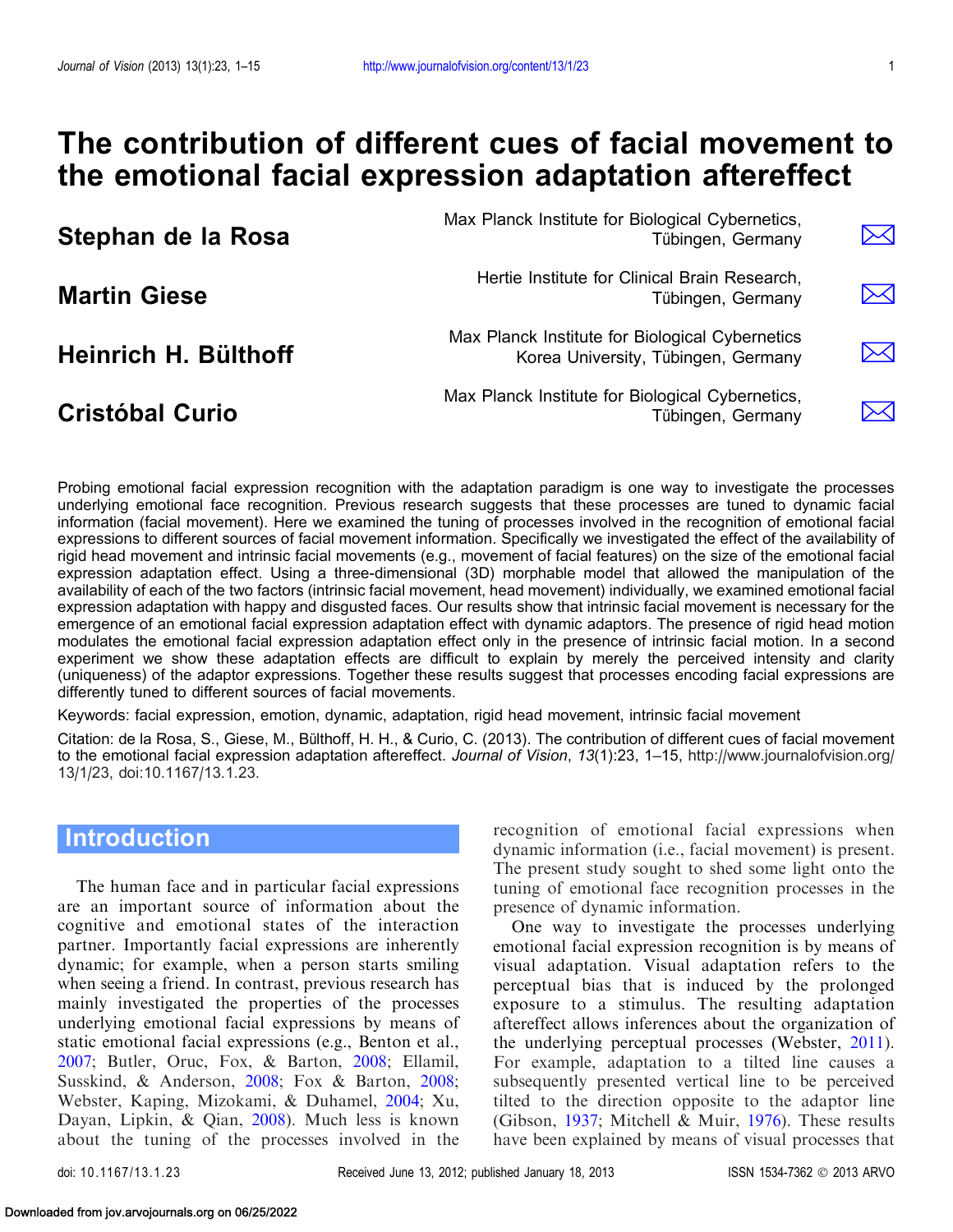are tuned to specific orientations and are organized in an interdependent fashion within the visual system. Visual adaptation effects have been demonstrated with simple (e.g., orientation) and complex stimuli (e.g., facial identity and emotional facial expressions) (Butler et al., [2008;](#page-12-0) Leopold, O'Toole, Vetter, & Blanz, [2001](#page-13-0)).

Typically the adaptation to one static facial expression (e.g., to a happy face) biases the percept of a subsequently presented static facial expression. In particular the percept of the subsequently presented facial expression is often biased away from the adapted static facial expression (Benton, [2009](#page-12-0); Hsu & Young, [2004;](#page-13-0) Webster, Kaping, Mizokami, & Duhamel [2004](#page-14-0)). These findings lead to the suggestion that perceptual processes underlying emotional face recognition are organized in a contrastive fashion (Cook, Matei, & Johnston, [2011](#page-12-0); Skinner & Benton, [2010](#page-13-0)). For example, facial expressions might be organized along a dimension that has extreme (peak) expressions at opposite ends of the dimension while a reference (e.g., neutral) facial expression is located in the middle. Adaptation to one facial expression therefore leads to a stronger response of the perceptual processes at the nonadapted side of the dimension compared to the adapted side of the dimension (adaptation aftereffect). When responses are integrated across the entire dimension to form a percept, the resulting perception is biased towards the nonadapted stimulus dimension.

Models of emotional facial expression recognition borrow many of their ideas from other models of face recognition (Giese & Leopold, [2005;](#page-13-0) Leopold et al., [2001;](#page-13-0) Valentine, [1991\)](#page-13-0). In particular, models of facial expression assume, like models of facial identity, that facial expressions are represented in a multidimensional framework with a prototype (e.g., Rhodes, Brennan, & Carey, [1987](#page-13-0)) or a norm-based facial expression (e.g., average facial expression [Valentine, [1991](#page-13-0)]) at its center. Facial expressions are expressed relative to this prototype or norm-based facial expression (Cook et al., [2011;](#page-12-0) Skinner & Benton, [2010](#page-13-0); Tsao & Freiwald, [2006\)](#page-13-0).

Research on facial expression adaptation focused on the identification of the tuning characteristics of processes involved in the recognition of emotional facial expressions. Several pieces of evidence suggest that perceptual processes involved in emotional face processing are tuned to higher-level visual features that pool visual information across space. Specifically the spatial configuration of low-level facial features (e.g., mouth, eyebrow) is important for inducing an adaptation effect if the facial features themselves are void of emotional expression (Butler et al., [2008;](#page-12-0) Xu, Dayan, Lipkin, & Qian, [2008](#page-14-0)). Moreover, emotional facial expression adaption effects have been reported despite large local differences between the adapting and the test stimulus. In particular, adaptation aftereffects have

been reported if the adaptor and test stimulus differed with respect to identity (Ellamil et al., [2008](#page-13-0); Fox & Barton, [2007\)](#page-13-0), gender (Fox & Barton, [2007\)](#page-13-0), and viewpoint (Benton et al., [2007](#page-12-0)). Overall these results suggest that higher order visual features mediate the facial expression adaptation aftereffect and therefore might be important for the recognition of facial expressions (however for local low level adaptation effects in face adaptation see Xu, Dayan, Lipkin, & Qian, [2008](#page-14-0)).

Much less is known about the process for the integration of specific movement cues in emotional face recognition. There are several reasons as to why encoding of facial movement information (e.g., movement of the eyebrows) might be useful for the recognition of emotional facial expressions. First of all, facial movement information of a facial expression is readily available because facial expressions are inherently dynamic (e.g., when changing from a neutral to a happy facial expression). Secondly, emotional facial expressions are assumed to be universal suggesting that they are carried out (with movement) in similar ways across cultures and therefore movement information is a reliable cue for facial expression recognition (Ekman, [1980;](#page-13-0) Izard, [1980;](#page-13-0) Russel, [1994](#page-13-0)). Hence facial movement information seems to be a readily available and reliable cue for the recognition of a facial expression and its use might be advantageous for the recognition of facial expressions.

To date only one study has addressed the question of whether perceptual processes underlying emotional face recognition are tuned to intrinsic facial movement information. In particular Curio, Giese, Breidt, Kleiner, and Bülthoff  $(2010)$  $(2010)$  $(2010)$  used an adaptation paradigm to show that prolonged visual exposure to dynamic anti-expressions (e.g., antidisgusted face) biases the precept of a subsequently presented ambiguous facial expression. These results suggest that perceptual processes underlying emotional face recognition are tuned to facial motion information.

Several sources of facial movement information exist, for example, head movement (e.g., nodding) and the movement of internal facial features (intrinsic motion) (e.g., eyebrows). Previous research suggested that different sources of facial movement (including head movement) affect the recognition of faces (Bassilli, [1978](#page-12-0); Christie & Bruce, [1998](#page-12-0); Hill & Johnston, [2001;](#page-13-0) Knight & Johnston, [1997;](#page-13-0) Lander & Bruce, [2000](#page-13-0)) and the recognition of conversational facial expressions (e.g., agreement or surprise) to different amounts (Cunningham & Wallraven, [2009;](#page-12-0) Nusseck, Cunningham, Wallraven, & Bülthoff,  $2008$ ). For example Nusseck et al. [\(2008](#page-13-0)) found that freezing the movement of the eye region affected recognition performance of conversational facial expressions less than freezing the movement of the mouth region. Moreover this pattern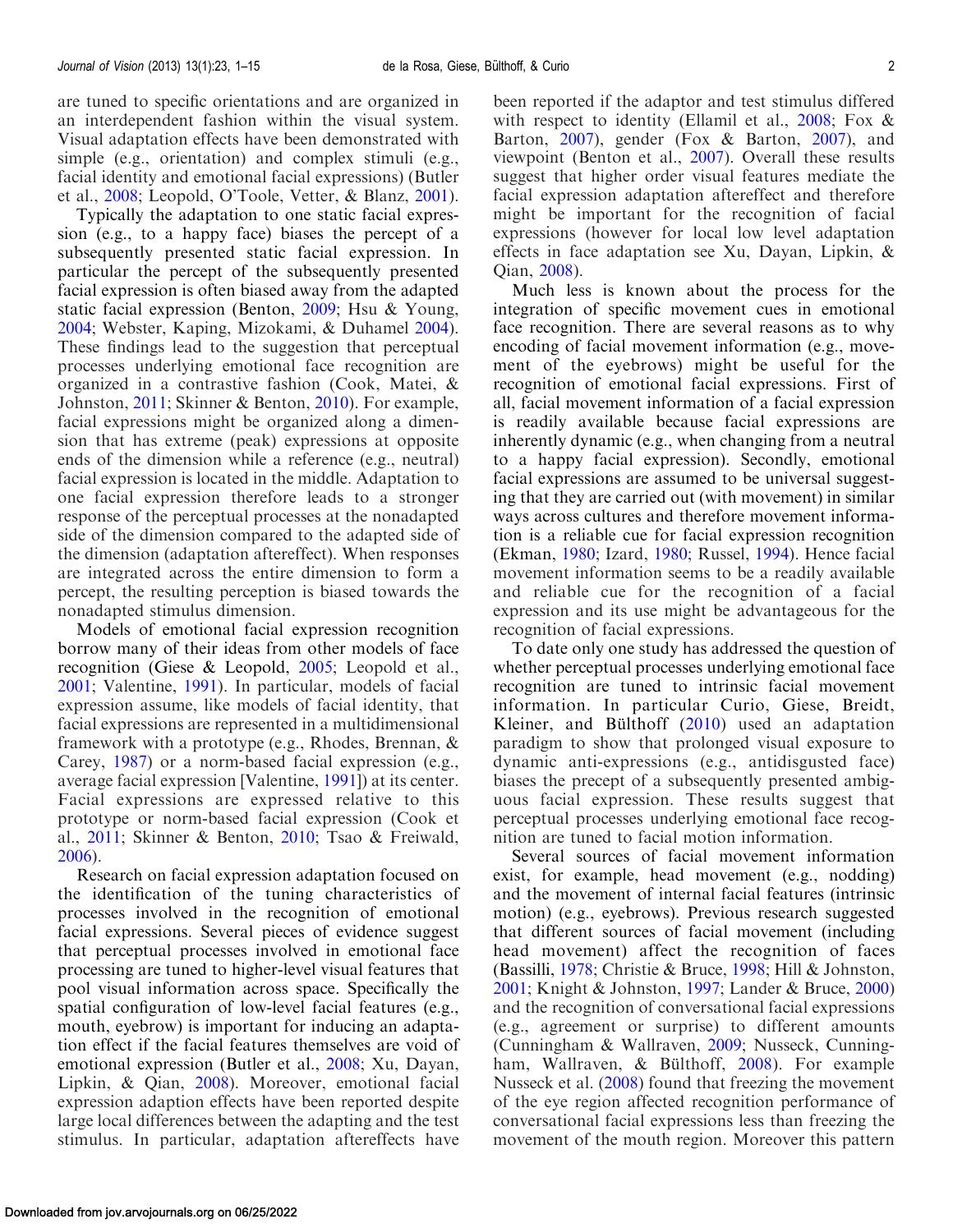<span id="page-2-0"></span>depended on the tested conversational facial expression. Hence different parts of the face seem to contribute different amounts to the recognition of conversational facial expressions.

In the present study we sought to examine whether the processes underlying emotional face recognition are tuned to different sources of the facial movement by means of an adaptation paradigm. Specifically we were interested in the effect of rigid head motion and intrinsic facial motion on the emotional face adaptation aftereffect. A modulation of the face adaptation aftereffect by rigid head motion and/or intrinsic facial motion is indicative of the underlying perceptual processes being tuned to this particular kind of facial motion information/cue.

## Experiment 1

In an emotional facial expression adaptation paradigm participants repeatedly see an adaptor stimulus that shows one of two facial expressions. In the present experiment this was either a happy or disgusted facial expression (both dynamic and static). Immediately after the presentation of the adaptor participants rated a dynamic test facial expression as either a happy or disgusted face. The dynamic test face's expression varied parametrically between a happy and a disgusted expression.

Because we wanted to selectively manipulate the movement of different parts of the face, we used a novel three-dimensional (3D) computational face model (Curio et al., [2006](#page-12-0)) for the presentation of facial expressions. This 3D face model showed a face mask that changed its facial expression from a neutral expression to a happy or disgusted facial expression. The facial expressions of the 3D face model were prerecorded facial expressions from a lay actor. The 3D face model allowed us to create new facial expressions (synthesis). The 3D face model gave a parametric control over the movement of individual face features (mouth, head) during synthesis. Moreover it allowed us to morph between two facial expressions. The exact description of the face movement manipulation and the morphing of two facial expressions is described in the [Supplementary materials](http://www.journalofvision.org/content/13/1/23/suppl/DC1).

The critical manipulation of Experiment 1 consisted of manipulating the availability of rigid head motion and intrinsic facial motion of the adapting stimulus to measure the movement selectivity of the processes underlying emotional face recognition. The factors rigid head movement (on vs. off) and intrinsic facial movement (on vs. off) were completely crossed. The test face was always a dynamic face without rigid head motion. We measured the adaptation aftereffect by means of psychometric functions relating the happy intensity of the test stimulus to the proportion of happy responses of the participant. Specifically a shift of the psychometric function towards higher happy intensities of the test stimulus in the happy adaptor condition compared to the disgusted adaptor condition would indicate an adaptation effect. If perceptual processes involved in the recognition of emotional facial expressions are tuned to a particular source of face movement, we expect that the availability of this source of information should induce an adaptation aftereffect.

Additionally we also tested the facial expression adaptation aftereffect with static emotional face adaptors. The static adaptors showed a static version of the peak facial expression. In the static adaptor conditions the test stimulus was also a 3D face model with only intrinsic facial movement. The reason for including these control conditions was to compare the size of the adaptation effect between dynamic and static facial expression adaptors. This comparison allows inferences about whether the processes underlying emotional face processing are mainly tuned to static or dynamic information.

## Methods

#### **Participants**

Ten participants (six male, four females) recruited from the local community of Tübingen participated in the study (mean age: 27.4;  $SD = 5.9$ ). All participants had normal or corrected-to-normal vision. All participants gave their written informed consent prior to the study. The study was conducted in accordance to the Declaration of Helsinki.

### Stimuli

The stimulus generation procedure is outlined in detail in the [Supplementary materials.](http://www.journalofvision.org/content/13/1/23/suppl/DC1) In brief the two facial expressions were obtained by recording a happy and disgusted facial expression from a lay actor with a 3D facial motion capture system. We used a 3D morphable face model (Curio et al., [2010](#page-12-0)) to decompose the recorded facial expressions into rigid head motion and action units activations that described the dynamic changes of the facial form. The action units were chosen similar to the Facial Action Coding System (FACS) proposed by Ekman and Friesen ([1978](#page-13-0)). The action unit activations, as described by vector w(t), express the activation of action units at a particular point of time relative to a neutral static face. Likewise the head motion transformations,  $h(t)$ , describe the head position at a particular point of time relative to head position of a neutral static face. Note that w(t) provides a mathematical parametrization of internal facial motion over time and h(t) does the same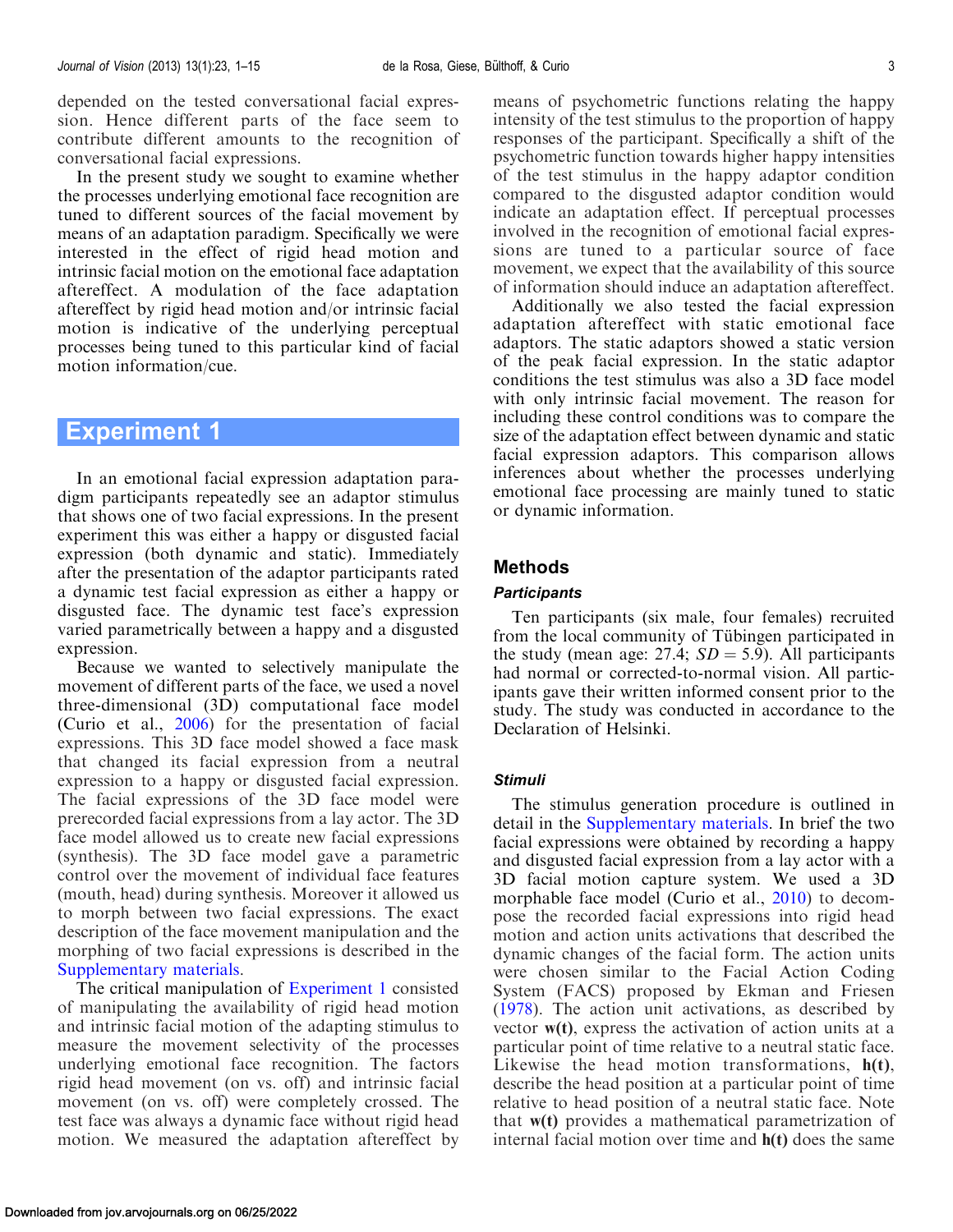for rigid head motion over time. Based on the specified time courses,  $(w(t), h(t))$ , a 3D face model can be animated. We calculated  $w(t)$  and  $h(t)$  from the prerecorded happy and disgusted facial expressions. In order to morph between happy and disgusted facial expressions, we calculated the weighted sum of the time courses w(t) of the happy and the disgusted expression. Because we did not morph between happy and disgusted head motions in the current study, no morphing with respect to  $h(t)$  was done. Finally in order to turn the internal facial expression on or off action, the unit activation vector  $w(t)$  was weighted with one or zero, respectively. Likewise a weighting of h(t) with one or zero resulted in turning the head movement on or off, respectively. These weighted sums described the morphed facial expression and were used to animate a 3D face model, which was presented to the participants.

### Apparatus

All stimuli were presented on a Dell LCD Monitor with a refresh rate of 60 Hz using a Dell desktop computer. The monitor pixel decay time from white to black was between 12 and 15 ms; hence the monitor did not exhibit noticeable image persistence. The presentation software was a custom written software in Matlab using the Psychophysics Toolbox 3 (Brainard, [1997](#page-12-0); Kleiner, Brainard, & Pelli, [2007;](#page-13-0) Pelli, [1997](#page-13-0)).

#### Procedure

Participants sat in front of the monitor and received the following information at the beginning of the experiment. After the program started participants were shown a short written summary of the oral instructions on the computer screen (''Please focus on the nose area. Judge the expression after the beep signal: Report whether you saw a happy or disgusted facial expression. Press any key to start''). The participant pressed any key on the keyboard to start the experiment. After the key press the screen turned black for 100 ms and then the first experimental trial started (see [Figure 1](#page-4-0) for a schematic outline). An experimental trial consisted of four successive adaptor presentations of 1042 ms each, which were separated by an interstimulus interval (showing a black screen) of 100 ms. The fourth adaptor presentation was followed by an interstimulus interval of 200 ms, which was accompanied by a 100 ms 1000 Hz tone that was played over loudspeakers. The tone indicated that the next presented stimulus would be the test stimulus whose facial expression the participant was supposed to judge. The test stimulus was shown for 1042 ms and was replaced by a black screen immediately afterwards. After a 300 ms interstimulus interval the response

screen with the instruction ''What did you see? A happy (H) or a disgusted (D) face?'' The participants' task was to report whether they perceived the test stimulus as a happy or disgusted expression. A blank screen was presented during the response interval. If participants thought that the test stimulus looked more like a happy expression, they pressed the H key on the keyboard. If they thought that the expression of the test stimulus looked more like a disgust expression, they pressed the D stimulus on the keyboard. The response time was not limited. Moreover no feedback was provided. After the response was given, the next trial started after the participant pressed any key on the keyboard. The experiment consisted of 700 trials. The program stopped every 70th trial displaying a screen that offered participants the chance to take a short break. The participants continued the experiment by pressing any key on the keyboard.

## Design

We manipulated the availability of two sources of facial movement of the adapting stimulus, namely rigid head movement (on vs. off) and intrinsic facial movement (on vs. off). Perceptually the four main experimental conditions appeared as follows (see also [Supplementary materials](http://www.journalofvision.org/content/13/1/23/suppl/DC1) for movies of the adaptors). The rigid-head-motion-off/intrinsic-facial motion-off condition is perceptually identical to a static neutral facial expression. The rigid-head-motion-on/intrinsicfacial-motion-off condition appeared as a neutral face doing the head movement of a happy or disgusted expression. The rigid-head-motion-off/intrinsic-facialmotion-on condition looked like a person changing from a neutral to a disgusted or a happy facial expression without moving his/her head. And finally the rigid-head-motion-on/intrinsic-facial-motion-on condition looked like a person normally changing from a neutral to a happy or disgusted expression. Moreover we used two different facial expressions for the adapting stimulus (happy or disgusted). These three factors, rigid head movement, intrinsic facial movement, and facial expression, were completely crossed resulting in eight adaptor conditions.

The test stimulus was a facial expression that was parametrically varied (i.e., morphed) between a happy and a disgusted facial expression. We probed participants' judgments of the test face at seven equidistant points along a linear morph axis (morph weights for the happy expression of 0, 0.217, 0.433, 0.65, 0.87, 1.08, and 1.3). It is important to note that these seven points were equidistant in terms of the morph space but not perceptual space. Although the exact mapping between morph space and perceptual space is unknown (and does not matter for the purposes of the experiment), the facial expression appears as happier with increasing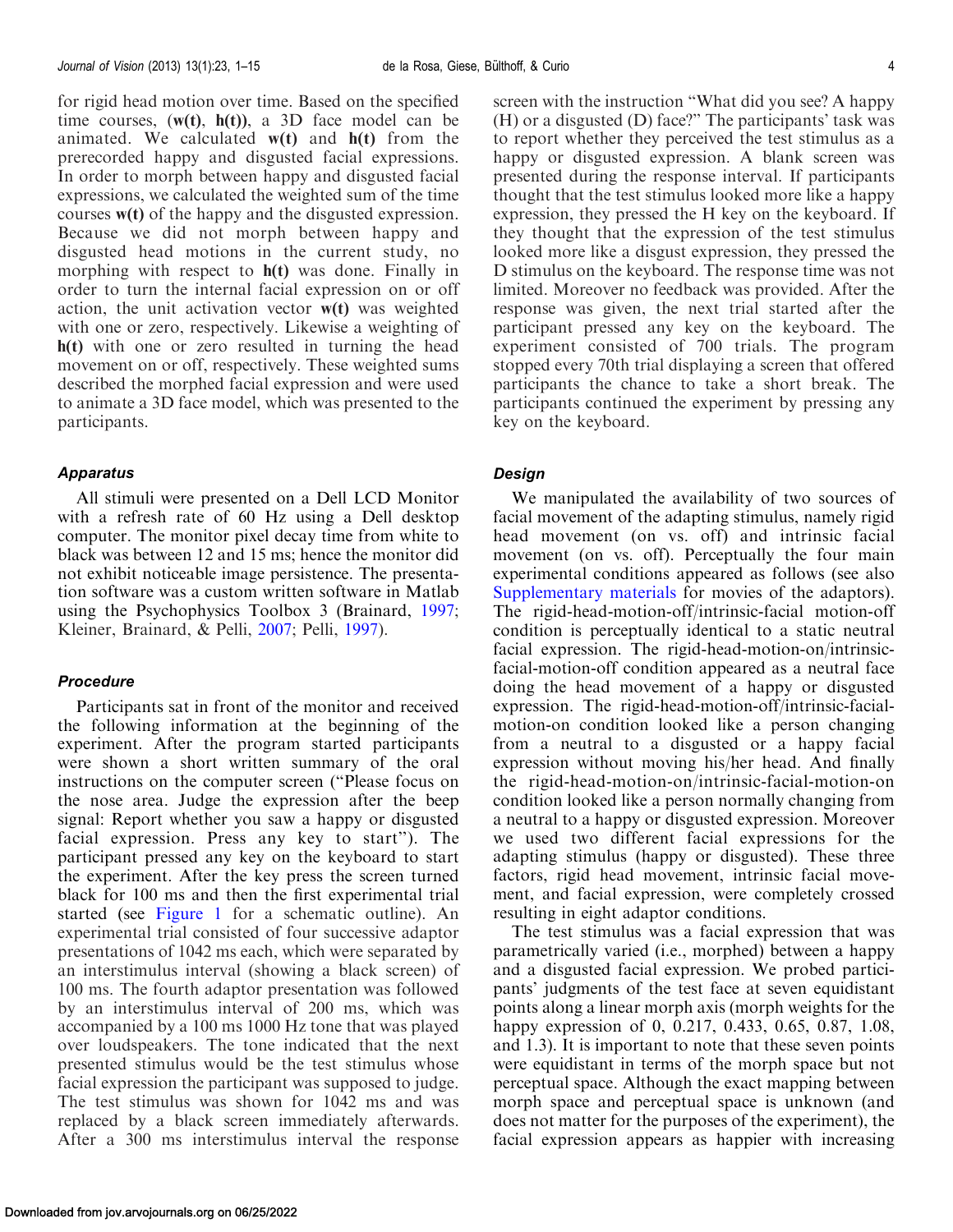<span id="page-4-0"></span>

Figure 1. Schematic representation of an experimental trial. The adaptation phase consisted of four adaptor presentations (1042 ms) separated by an ISI (interstimulus interval) of 100 ms. The adaptation and test phase were separated by a 200 ms ISI which was accompanied by a 100 ms 1000 Hz tone. The test stimulus was presented from 1042 ms and participants could give their answer immediately after the presentation by pressing either the H or D key on the keyboard. Shown is a disgusted adaptor and a test stimulus consisting of 70% happy and 30% disgusted.

morph weights. Hence there were seven different test stimuli in total. Each test stimulus was repeated 10 times for each adaptor. Finally the two static adaptors (a happy peak expression adaptor and a disgusted peak expression adaptor) were also combined 10 times with each of the test stimuli. Hence the total number of trials was  $7 * 8 * 10 + 7 * 2 * 10 = 700$  trials. The trials were presented in random order.

In summary, the main part of the experiment varied four factors: rigid head movement, intrinsic facial movement, facial expression, and morph level. The first three factors manipulated the appearance of the adaptor while the fourth factor manipulated the appearance of the test stimulus. All levels of all factors were tested on every participant resulting in a complete within-subject design. The control condition consisted of a static adaptor and a dynamic test stimulus. The factors facial expression and morph level were also completely crossed for the control conditions and tested in a within-subject manner. The proportion of happy responses served as the dependent variable.

## Results

We calculated the percent happy responses for each participant, rigid head motion, intrinsic facial motion, facial expression, and morph level conditions separately for both the main experimental condition as well as the control conditions. The result for one representative participant is shown in [Figure 2](#page-5-0).

We then fitted psychometric functions relating the proportion of happy responses to the morph level for each participant, rigid head motion level, intrinsic facial motion level, and facial expression separately. The psychometric functions were fitted in Matlab using a cumulative Weibull function of the form:

proportion happy responses

$$
= \gamma + (1 - \gamma - \lambda) \left( 1 - e^{-(x/a)^{\beta}} \right), \tag{1}
$$

where gamma is the guessing rate, lambda is the lapse rate, alpha is the location of the psychometric function along the x-axis (i.e., morph level), and beta is the slope of the psychometric function. For the fitting of the psychometric function we fixed gamma at zero and let the three remaining parameters (lambda, alpha, and beta) free to vary. Lambda was allowed to vary between  $0\%$  and  $5\%$  to account for response lapses, which can significantly affect the quality of the fit (Wichmann & Hill, [2001](#page-14-0)). The resulting psychometric functions fitted the individual data well (mean  $r^2 =$ 0.994;  $SD_{r-sqr} = 0.010$ .

The resulting average psychometric functions along with the proportion of correct responses are shown in [Figure 3.](#page-6-0) A shift of the psychometric functions along the x-axis between happy and disgusted adaptor conditions is indicative of an adaptation effect. We will first discuss the results of main experimental conditions (black lines) showing dynamic adaptors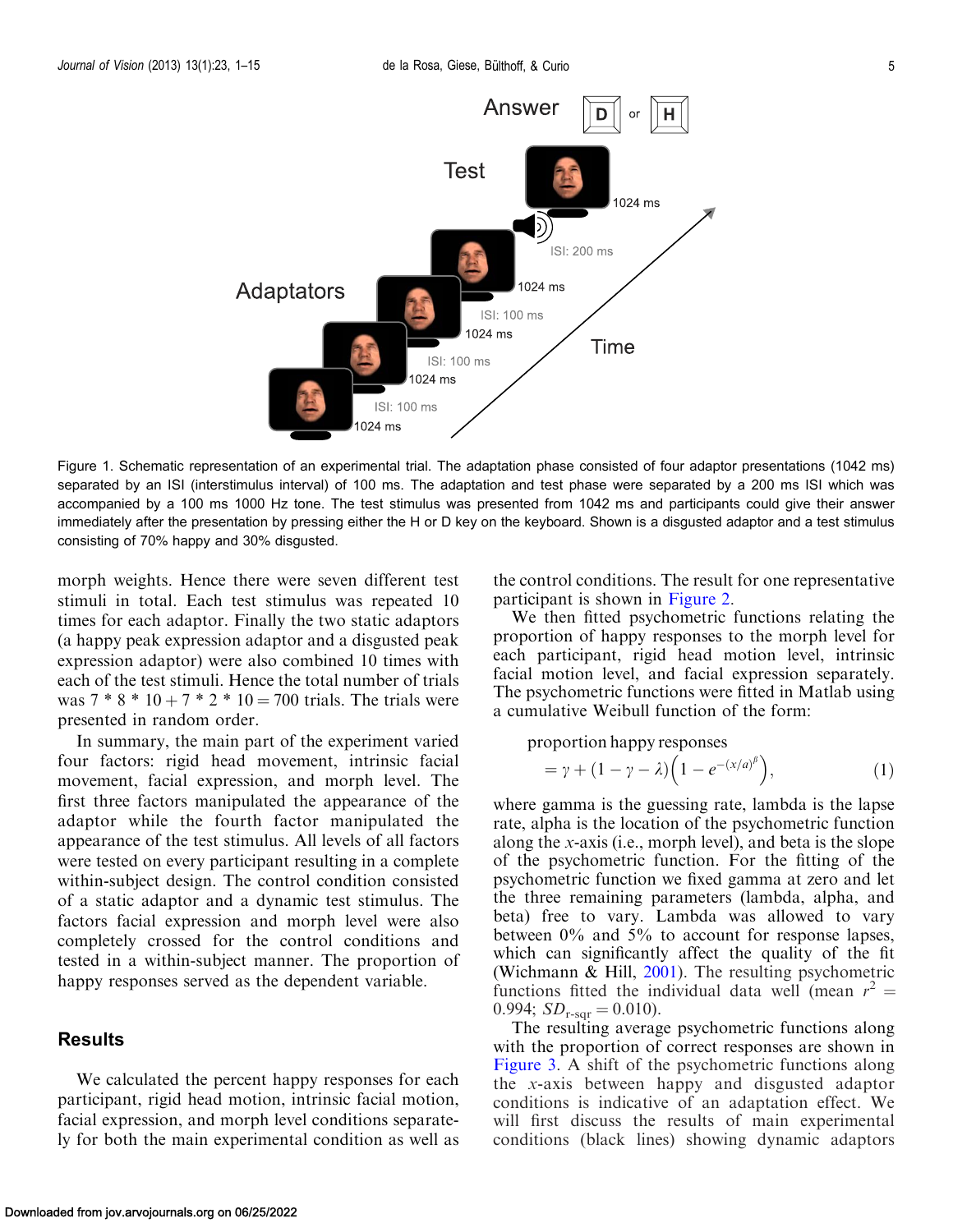

<span id="page-5-0"></span>

Figure 2. The results of one representative participant of [Experiment 1](#page-2-0) (only conditions with dynamic adaptors are shown). The panels refer to the different experimental conditions (see top and right label for the experimental condition). Shifts along the x-axis between the blue and red function are suggestive of an adaptation effect.

and later the results of the control conditions (grey lines) showing static adaptors. Note that the adaptor appeared as a static neutral facial expression adaptor in the condition in which both rigid head and intrinsic facial movement were not available (top left panel of [Figure 3](#page-6-0)). In this condition we do not find a shift of the psychometric function suggesting no adaptation occurred with a static neutral adaptor. Adding rigid head movement to a static neutral adaptor (bottom left panel) only induces a minor shift of the psychometric functions in the direction opposite to what previous studies reported. Adding intrinsic facial movement to the static neutral adaptor leads to a somewhat bigger shift of the psychometric functions in the predicted direction (top right panel). That is, the psychometric function for the disgust adaptor is shifted towards lower happy intensities compared to the happy adaptor. Adding both intrinsic facial movement and head movement to a neutral static expression seems to lead to the largest adaptation effect with dynamic adaptors (bottom right panel). Finally the static adaptors showing the peak expression seem to induce

the overall largest adaptation effect (see grey lines in all four panels).

To examine whether the observed differences between psychometric functions in the experimental conditions are statistically significant we looked at the shift of the psychometric functions at the point of subjective equality (PSE). The PSE is the morph level of the test stimulus for which participants are equally likely to give a happy or disgusted response (i.e., 0.5 proportion of happy answers). We determined the PSE for each psychometric function of each participant and experimental condition separately. We submitted the PSE of the main experimental conditions (everything but the control conditions) to a repeated measures ANOVA with rigid head motion, intrinsic facial motion, and facial expression of the adaptor as within-subject factors. Because different PSEs between happy and static adaptor conditions are indicative of an adaptation effect, the factor facial expression of the adaptor measures the adaptation effect. We found a significant main effect of rigid head motion,  $F(1, 9) =$ 5.811,  $p = 0.039$ , partial-eta-squared = 0.395. The main effects for facial expression of the adaptor,  $F(1, 9) =$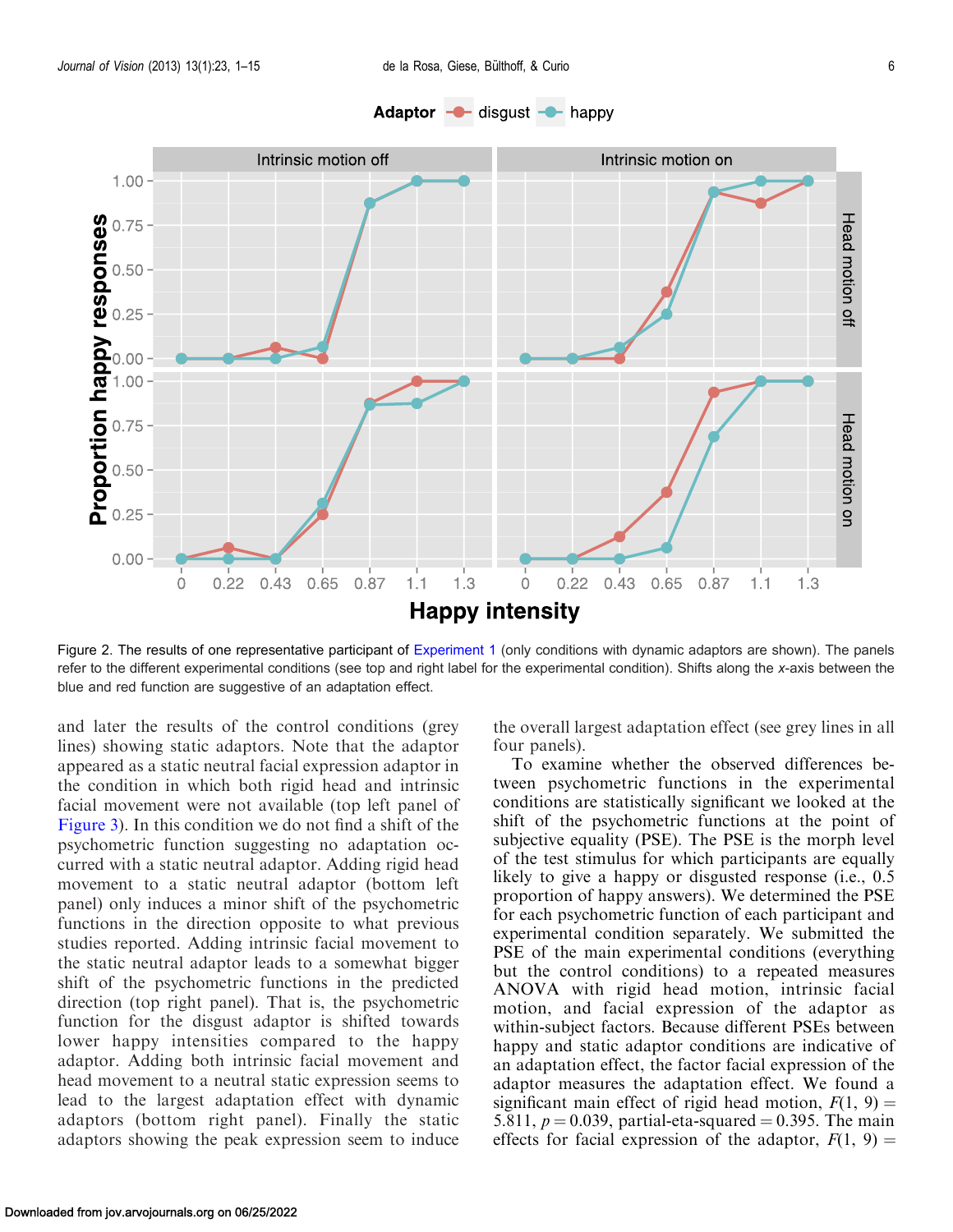<span id="page-6-0"></span>

Figure 3. Results of [Experiment 1.](#page-2-0) The panels show the average proportion happy answers as a function of morph level. Each panel refers to a particular combination of rigid head motion and intrinsic facial motion as outlined by the labels to the right and top of the plot. Within each panel the data of the experimental (dynamic adaptor) conditions are plotted in black and the data of the control (static adaptor) conditions are plotted in grey. Note that the control condition was tested only once but for sake of comparison it is plotted within each of the four panels.

3.336,  $p = 0.101$ , partial-eta-squared  $= 0.270$ , and intrinsic facial motion,  $F(1, 9) = 0.833, p = 0.385,$ partial-eta-squared  $= 0.085$ , were not significant. The interaction between facial expression of the adaptor and rigid head motion,  $F(1, 9) = 0.011$ ,  $p = 0.918$ , partial-eta-squared  $= 0.001$ , and the interaction between intrinsic facial motion and rigid head motion,  $F(1, 9) = 1.922$ ,  $p = 0.199$ , partial-eta-squared = 0.176, were not significant. The interaction between intrinsic facial motion and facial expression of the adaptor was significant,  $F(1, 9) = 5.960, p = 0.037,$  partial-etasquared  $= 0.398$ . Finally the three way interaction between rigid head motion, intrinsic facial motion, and facial expression of the adaptor was significant,  $F(1, 9)$  $= 10.165$ ,  $p = 0.011$ , partial-eta-squared  $= 0.530$ . The significant three-way interaction suggests that the effect of happy and disgust adaptors was different for the different combinations of rigid head motion and intrinsic facial motion.

[Figure 4](#page-7-0) shows the significant three way interaction. We used a Bonferroni corrected paired  $t$  test to examine for which combinations of rigid head motion and intrinsic facial motion we find a significant shift of the

PSE. All paired *t* tests were evaluated using an adjusted alpha level of 0.01 to accommodate a total of five comparisons (four comparisons for the dynamic adaptors and one for testing one interaction). When both rigid head motion and intrinsic facial motion were not available, the PSE difference between the happy and disgusted adaptor conditions was not significantly different  $(M = -0.005, SD = 0.039)$ . We found no significant PSE difference between happy and disgusted adaptors conditions when rigid head motion was available but intrinsic facial motion was unavailable  $(M = 0.013, SD = 0.039)$ . We found a significant difference in PSEs when intrinsic facial motion but not rigid head motion was available ( $M = -0.030$ ,  $SD =$ 0.0039). Finally the PSEs were also significantly different when both rigid head motion and intrinsic facial motion were available ( $M = -0.052$ ,  $SD = 0.039$ ). Hence we only find adaptation effects when the intrinsic facial movement is available.

Does rigid head motion modulate the face adaptation effect when intrinsic facial movement is available (right panel of [Figure 4](#page-7-0))? We calculated the PSE difference between happy and disgusted adaptor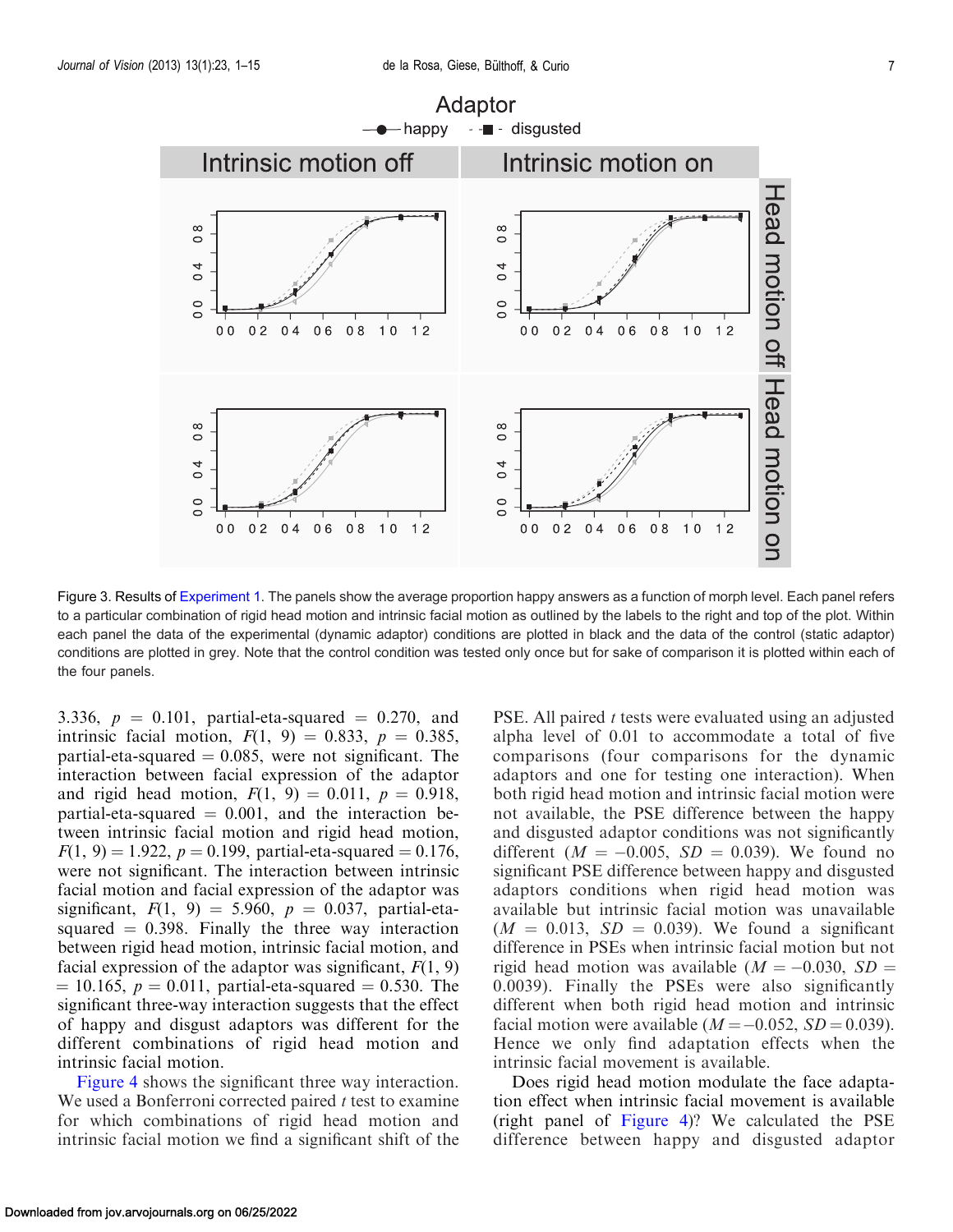<span id="page-7-0"></span>

Figure 4. PSE shown for each rigid head motion (along the x-axis), intrinsic facial motion (left panel = off; right panel = on), and facial  $e$ xpression (circles  $=$  happy adaptors; squares  $=$  disgusted adaptors) separately. Bars indicate one standard error from the mean.

conditions for the rigid-head-motion-on and rigidhead-motion-off conditions at the level of intrinsicfacial-motion-on. We then compared the two PSE differences using the above mentioned Bonferroni corrected paired  $t$  test. We found that the PSE difference was larger in the rigid-head-motion-on condition than in the rigid-head-motion-off condition  $(M = 0.021, SD = 0.039)$ . This result suggests that rigid head motion is only able to modulate the facial expression adaptation effect if intrinsic facial movement is available.

The fact that rigid head motion modulates the facial expression adaption effect if intrinsic facial movement is available might seem contradictory to the nonsignificant two-way interaction between head motion and intrinsic facial motion in the main ANOVA above. Remember that the two-way interaction between head and intrinsic facial motion of the main ANOVA, however, does not include the factor facial expression of the adaptor, which measures the adaptation effect. Hence the two-way interaction between head and intrinsic facial movement does not allow inferences about the size of the adaptation effect. It therefore does not contradict the finding that rigid head motion is only able to modulate the facial expression adaptation effect if intrinsic facial movement is available.

Finally we were interested in whether the (facial expression) adaptation aftereffect is stronger for static adaptors than for dynamic adaptors. We compared the adaptation effect associated with adaptors that provide both rigid head motion and intrinsic facial motion with the adaptation effect induced by static peak expression adaptors. An uncorrected paired  $t$  test revealed that the adaptation effect was significantly larger with static than with dynamic adaptors,  $t(9) = 3.35$ ,  $M_{\text{diff}} = 0.075$ ,  $SD = 0.071, p = 0.008.$ 

In [Experiment 1](#page-2-0) we found that the size of the adaptation aftereffect depended on the particular combination of available head and intrinsic facial movement cues of the adapting stimulus. The availability of certain facial movement cues is likely to influence the perceived intensity and clarity of a facial expression. As a result, it is possible that in conditions in which the facial expression of the adaptors were perceived as weak or ambiguous due to the lack of certain movement cues, the corresponding facial expression was less adaptated compared to a facial expression that was perceived as more intense or clear (i.e., unique). Accordingly one would expect the adaptation effect to be smaller in the first situation. The perceived clarity (uniqueness) and strength of the facial expression of the adapting stimulus might therefore modulate the adaptation aftereffect.

We examined the perceived strength and clarity of the adapting stimulus by means of a questionnaire in [Experiment 2.](#page-8-0) In particular, participants rated the adaptors of [Experiment 1](#page-2-0) in terms of their emotional content. In addition we explicitly asked participants for clarity and intensity ratings of the displayed facial emotions. If the perceived clarity and strength of the facial expression are behind the observed effects we expect that the perceived clarity and intensity of the adaptors is associated with the magnitude of the adaptation effect. We examined the effect of the perceived clarity and intensity of the emotion on the modulation of the adaptation aftereffect by comparing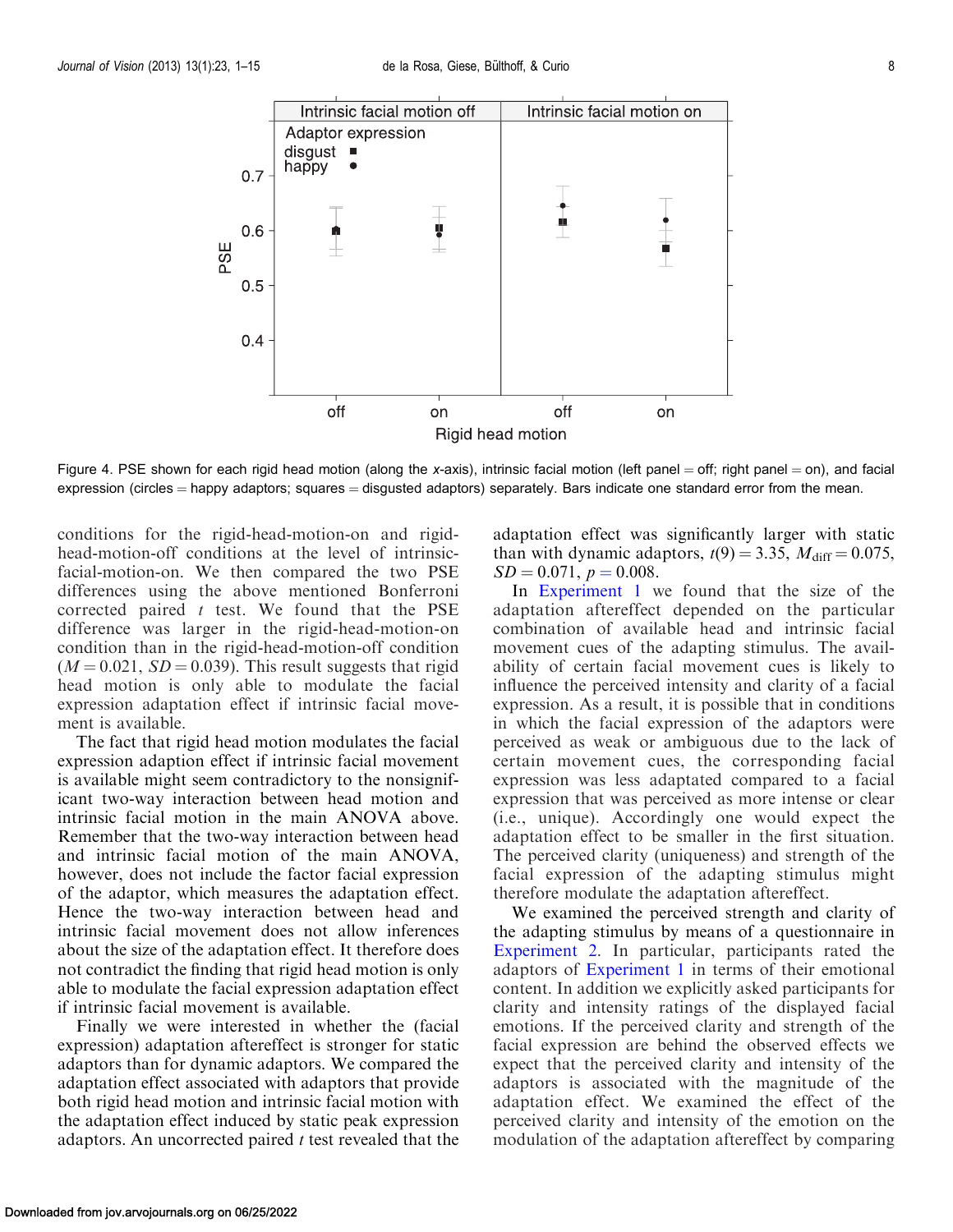<span id="page-8-0"></span>participants' ratings of static adaptors to the ratings of dynamic adaptors. If the perceived clarity of the adaptor expression is responsible for the modulation of the adaptation aftereffect, we expect that the expressions of the static adaptors are rated as significantly more intense and clearer than any of the dynamic adaptors.

# Experiment 2

## Methods

#### **Participants**

Fourteen participants of the local community of Tübingen were recruited for the experiment. All participants gave their written informed consent before conducting the study. The study was done in accordance to the Declaration of Helsinki. Participants received 4 Euros for the participation in the study.

#### Apparatus and stimuli

We used the same adaptors as described in [Exper](#page-2-0)[iment 1.](#page-2-0) The questionnaire was programmed in HTML and a browser was used to display the questionnaire. At the top of the page appeared a video showing a facial expression. Below the video the four questions appeared. The questions were as follows. ''How happy does the person look like?'', ''How disgusted does the person look like?'', ''How intense does the expression of the person look like?'', and ''How clear is expression of the person?''. The order of the four questions was randomly chosen for each adaptor and participant. Below each question a horizontal oriented rating scale consisting of seven radio buttons was displayed. The right and the left end of this rating scale were labeled "not at all" and "completely," respectively. The order in which each of the eight adaptors were probed was randomized across participants.

#### Procedure

Participants read the written instructions (sent via email) outlining the following procedure. When clicking on the link to the questionnaire in the email, the first page appeared in the browser showing one of the eight adaptors as a video at the top of the page and the four questions with their respective rating scales below it (in random order). The video of the adaptor could be replayed as often as desired by simply clicking on a replay button that appeared at the end of the video. The clarity of the expression should be interpreted as the uniqueness of the expression. Once all eight questions were completed participants had to press the ''continue to the next question'' button at the end of the page. By clicking this button the next page appeared showing another adaptor along with the four questions. Participants repeated this procedure until they had rated all eight adaptors. The completion of the questionnaire did not take longer than 30 minutes.

## Results

We will present the rating results for the question assessing the emotional content and questions assessing the expression intensity separately.

## Emotion ratings

The ratings for each question and adaptor movie are shown in [Figure 5](#page-9-0). For sake of comparison the emotion ratings of the static adaptors are shown as empty circles within each panel. [Figure 5](#page-9-0) suggests that the emotional ratings of the static adaptors are only clearly higher when the intrinsic facial movement of the adaptor is off. In the other cases static and dynamic adaptors seem to be associated with similar ratings. A Bonferroni corrected  $t$  test (corrected for the four comparisons within each panel in [Figure 5\)](#page-9-0) showed that only the dynamic disgusted adaptor was rated as significantly less disgusted than the static disgusted adaptor in the conditions where the intrinsic facial movement was off. No other statistical significant differences were found.

#### Intensity and clarity ratings

The intensity and clarity ratings of the adaptor movies are shown in [Figure 6](#page-10-0) for the head and intrinsic facial movement manipulation separately. The static adaptor ratings are indicated by the empty circles. A comparison of the adaptor ratings of the dynamic conditions with the static adaptor ratings showed that participants rated the static adaptors as more intense and clearer than dynamic adaptors when the dynamic adaptor was lacking intrinsic facial movement. A Bonferroni corrected  $t$  test (corrected for the four comparisons within each panel in [Figure 6\)](#page-10-0) showed that the static disgusted adaptor was perceived as significantly more intense and clear than the dynamic adaptor that was void of intrinsic facial movement and head movement. On the other hand, the dynamic happy adaptor that contained both head and intrinsic facial movement was rated as significantly clearer than the static adaptor.

In summary participants perceive the emotions conveyed by static and dynamic adaptors as similar when the expressions contain intrinsic facial movement.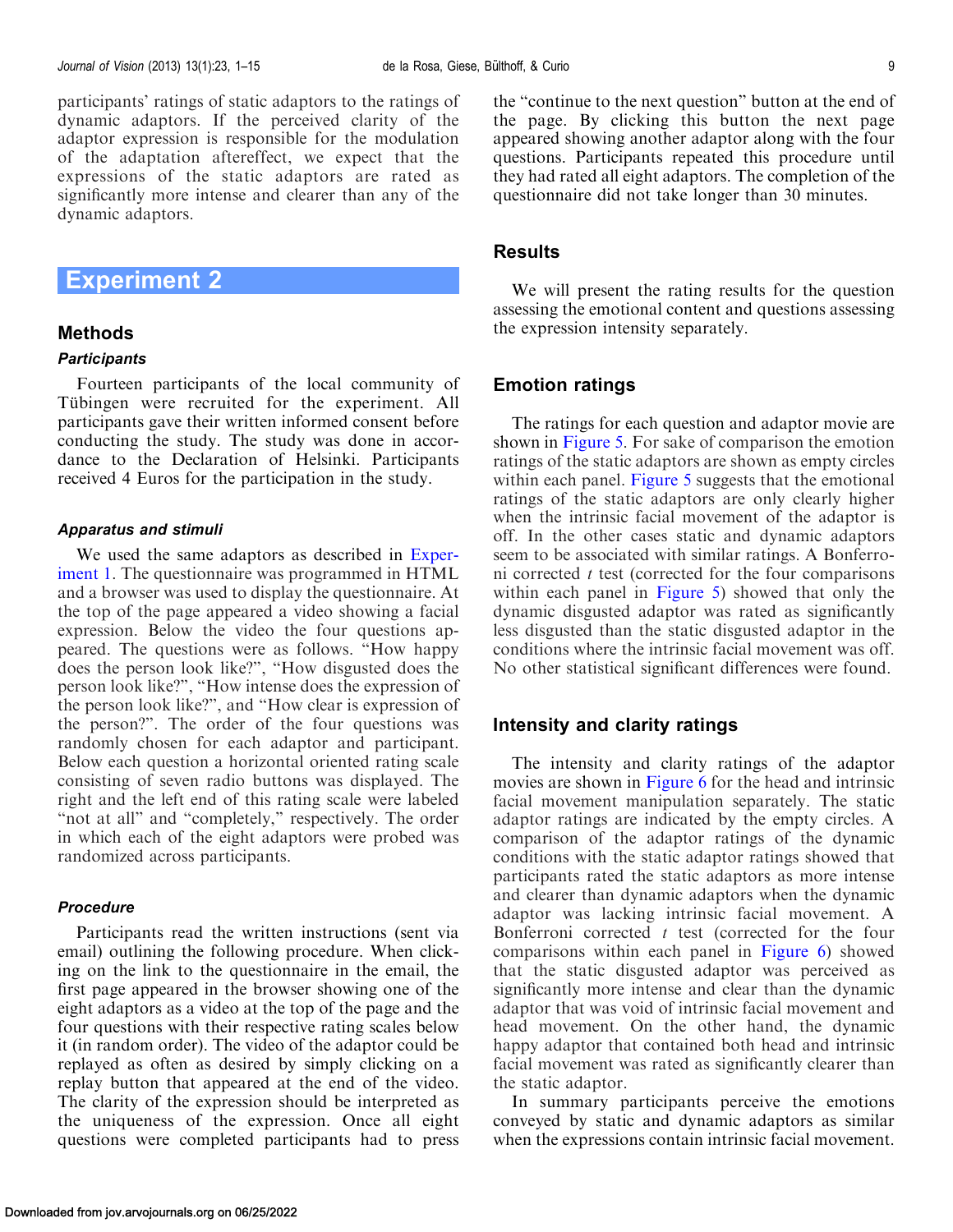

<span id="page-9-0"></span>

Figure 5. Emotion rating results of [Experiment 2](#page-8-0). The mean emotion ratings are shown for the adaptors for each head and intrinsic facial movement condition (across panels) and facial expression (different colors) separately. Bars indicate one standard error (SE) from the mean. The empty circles and dashed lines refer to the mean ratings and SE, respectively, of the static adaptors; they are shown, for sake of comparison, within each panel.

Even more, when both head and intrinsic facial movement are available, participants perceive the happy dynamic adaptor as significantly clearer than its static counterpart. Overall there seems to be little evidence for participants perceiving the emotions conveyed by dynamic adaptors generally as less intense and clear than static adaptors.

These results are difficult to reconcile with the idea that the adaptation aftereffects are modulated by perceived intensity and clarity of the adaptor expression. If this were the case, we would expect the clarity and intensity ratings of the static adaptors to be the largest since the largest adaptation effects were found with these adaptors. Our results indicate, however, that dynamic adaptors with intrinsic facial movement were similarly rated to static adaptors and in one instance even received a significantly higher clarity rating than their static counterparts. We therefore suggest that the perceived intensity of the adaptor's facial expression is not the only factor behind the modulation of the observed adaptation effects in [Experiment 1.](#page-2-0)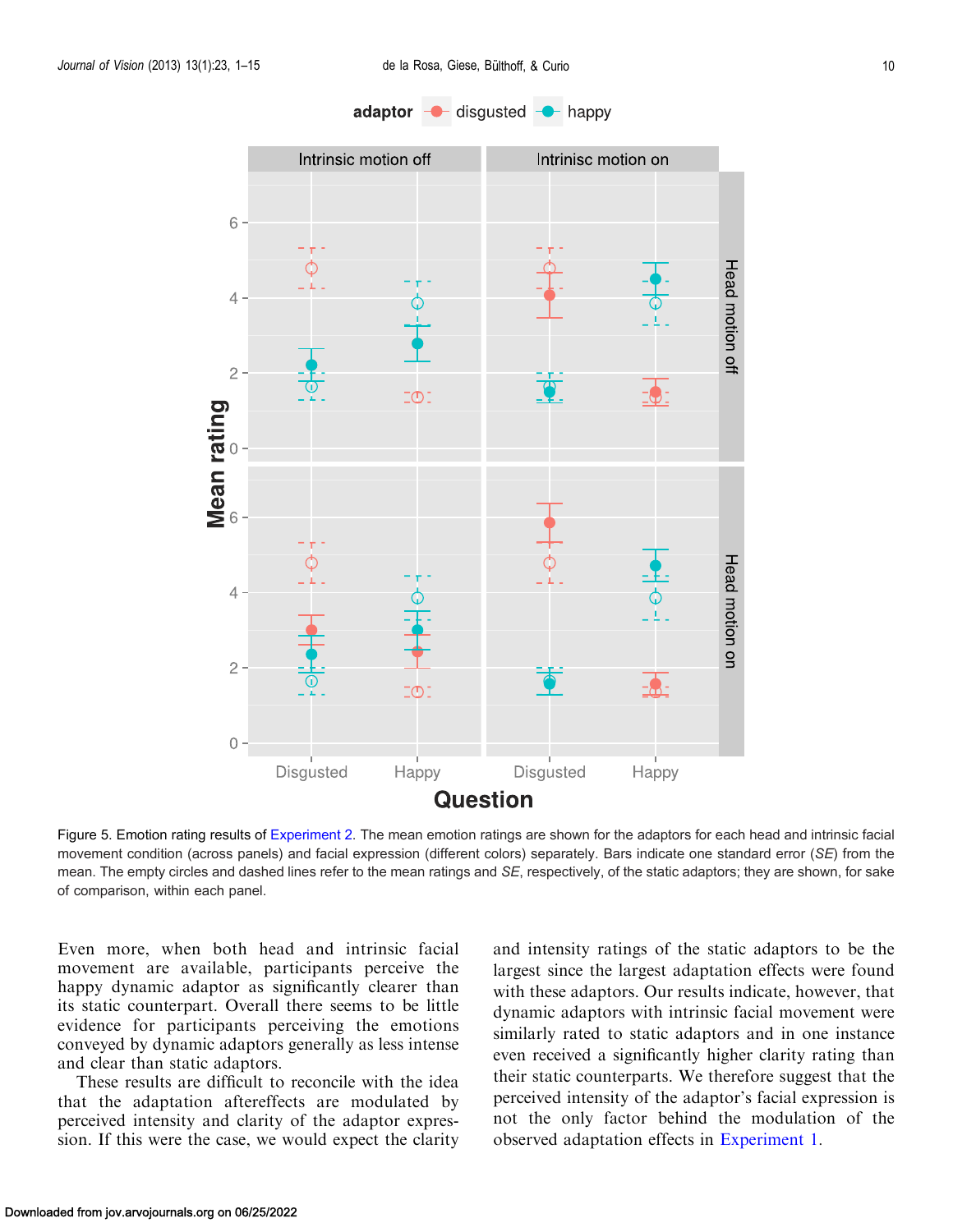

<span id="page-10-0"></span>

Figure 6. Clarity and intensity rating results of [Experiment 2](#page-8-0). The mean clarity and intensity ratings are shown for the adaptors for each head and intrinsic facial movement condition (across panels) and facial expression (different colors) separately. Bars indicate one SE from the mean. The empty circles and dashed lines refer to the mean ratings and SE, respectively, of the static adaptors. They are shown, for sake of comparison, within each panel.

# **Discussion**

The aim of the present study was to examine the contribution of different types of facial motion to the facial expression adaptation aftereffect. We used an adaptation paradigm together with a novel 3D face model to address this question. The application of the 3D face animation model (Curio et al., [2006\)](#page-12-0) allowed a parametric manipulation of different sources of facial movement in terms of time and the parametric morphing of the test stimulus between happy and disgusted facial expressions on the level of facial action units, inspired by FACS (Facial Action Coding System; Ekman & Friesen, [1978](#page-13-0)). In the experiment we varied the availability of the rigid head motion information and intrinsic facial motion information of the adaptor using a completely crossed within-subject design and measured the adaptation aftereffect. Facial expressions in this study changed from a neutral expression to either a happy or disgusted expression. Additionally we also probed the adaptation aftereffect with static peak emotional expressions (static happy or static disgusted face). Our results show that the adaptation effect is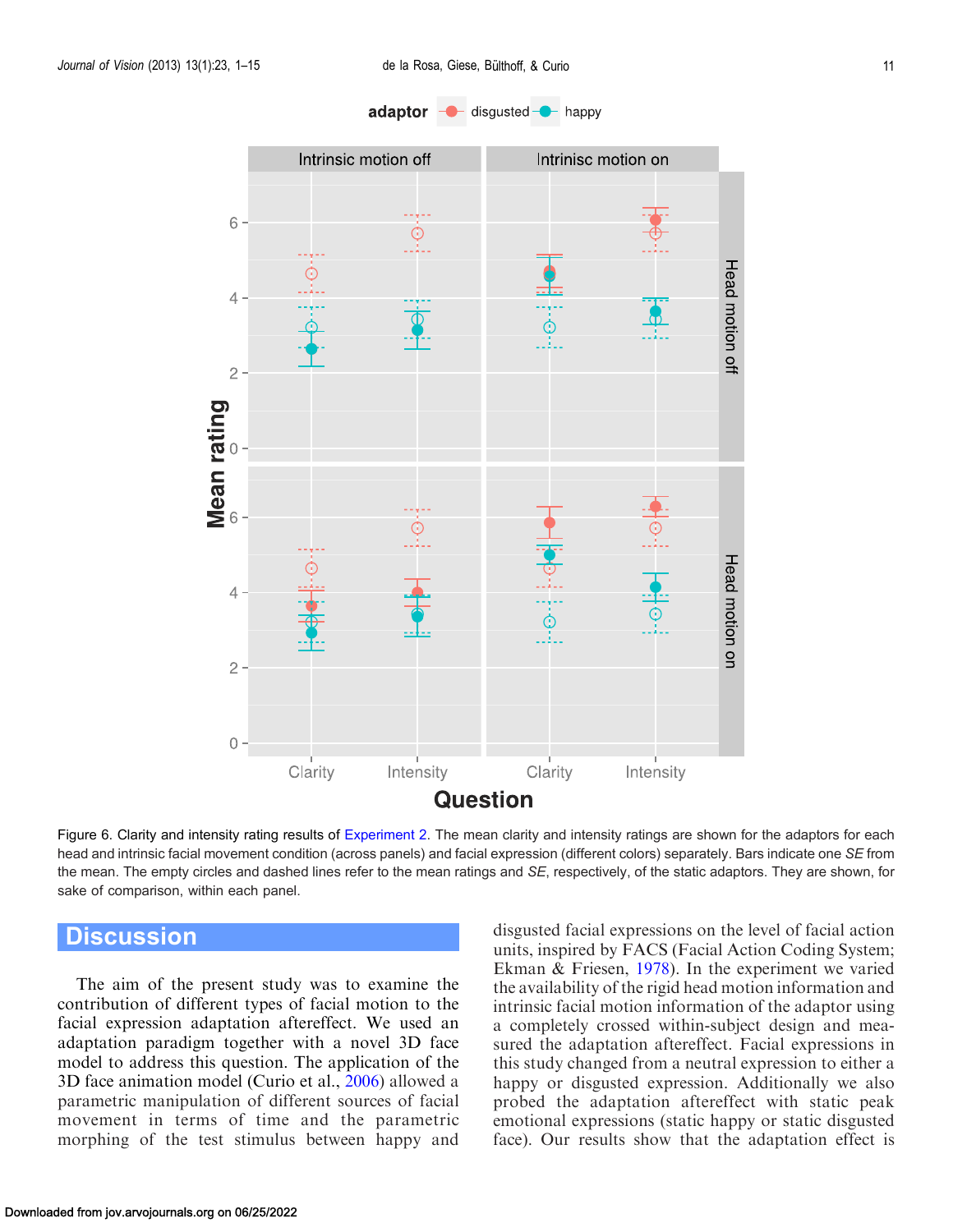strongest when static peak emotional expressions are used as adaptors. The second strongest adaptation effect is found with dynamic facial expression adaptors containing both rigid head motion and intrinsic facial motion. A significantly smaller adaptation effect is found for dynamic adaptors that provide only the intrinsic facial motion but no rigid head motion. Adaptors providing rigid head motion alone or a neutral facial expression did not induce an adaptation effect.

In a second experiment we examined whether the perceived intensity and clarity (uniqueness) of the adaptor expression modulates the adaptation effects in [Experiment 1](#page-2-0). If this were the case we expect that the perceived intensity and clarity of the facial expression would be largest in the static condition since the adaptation was largest in this condition in [Experiment](#page-2-0) [1.](#page-2-0) In contrast to this assumption we found that intensity and clarity ratings were similar for dynamic adaptors with intrinsic facial movement and static adaptors. In one case the clarity of the dynamic adaptor expression was rated significantly clearer than the corresponding static expression. Hence we suggest that the perceived intensity and clarity of the facial expressions are not the major contributing factor to the modulation of the adaptation effects in [Experiment 1](#page-2-0).

Can our results be explained by an adaptation effect that is merely driven by static emotional facial expressions? For example, note that only the last movie frame(s) of the dynamic facial expression show the peak facial expression. Hence one could argue that the peak facial expression drives the adaptation aftereffect and not the intrinsic facial movement. The smaller adaptation effect with dynamic adaptors could then be explained in terms of a shorter adaptation period when dynamic adaptors are used. Specifically one could argue that the adaptation is reduced due to the availability of the peak facial expression only during the last movie frames with dynamic adaptors. We think that this explanation is unlikely to account for the observed effects for several reasons. First, if adaptation effects are solely driven by the peak facial expressions, one would expect that the adaptation effect is the same for all experimental conditions in which the peak facial expression is available (i.e., conditions in which intrinsic facial motion is available). However our results show that the size of the adaptation effect in the intrinsic facial motion conditions depends on the availability of rigid head motion (whose presentation is not confounded with the presentation of a peak expression). Hence facial motion information is able to modulate the size of the adaptation effect in the absence of a static peak facial expression. Moreover, according to the hypothesis that only peak facial expressions are responsible for the adaptation effect, adaptation aftereffects for dynamic adaptors should be always smaller than for static adaptors when facial expression are changing from neutral to the probed facial expression. Curio et al. ([2010\)](#page-12-0) however found emotional facial expression aftereffects with dynamic facial expressions to be of similar magnitude than those with static adaptors using emotional anti-expression as adaptors. Importantly these adaptors also changed from a neutral expression to the anti-expression. Taken together we think that it is unlikely that the adaptation effects are merely driven by the peak facial expression component of a dynamic facial expression.

Is it possible that rigid head motion induces less of an adaptation effect than intrinsic facial movement because the test stimulus contains intrinsic facial movement but no rigid head movement? In other words, one could argue that the diminished effect of adaptation with rigid head motion is simply owed to the absence of this cue in the test stimulus. According to this explanation only the intrinsic facial movement adaptor should induce the largest adaptation effect. This is however not what we found. The largest adaptation was found with static adaptors that show the peak frame but are void of both intrinsic facial movement and rigid head movement. This result demonstrates that adaptation is induced even if the adaptor stimulus does not share the same cues with the test stimulus. Hence we do not think that diminished effect of rigid is due to a lack of rigid head motion in the test stimulus.

Wu, Xu, Dayan, and Qian ([2009\)](#page-14-0) reported face adaptation aftereffects with facial motion that were induced by the similarity of the backgrounds in which the faces are presented. We do not think that a similar effect might explain the adaptation differences between static and dynamic adaptors or between different dynamic adaptors because our background was void of any texture in all conditions.

Can the results be explained in terms of the recognition model proposed by Giese and Poggio ([2003](#page-13-0))? In this model the output of snaphot neurons—each tuned to a particular static body posture feeds into motion pattern neurons which mediates the recognition of a biological motion. According to this model the size of the adaptation effect increases with an increase of the number of adapted snapshot neurons feeding into the same motion pattern neuron. In the experiment reported here, the dynamic adaptor shares many more physical similarities with the dynamic test expression than the static adaptors. Therefore dynamic adaptor expressions should activate more snapshot neurons than static adaptor expressions and as a result adaptation to dynamic expressions should induce larger adaptation effects than adaptation to static expressions. Because our results show the opposite, the findings are therefore difficult to explain in terms of the Giese and Poggio ([2003\)](#page-13-0) model.

It is possible that the advantage of static adaptors with respect to inducing a face expression aftereffect is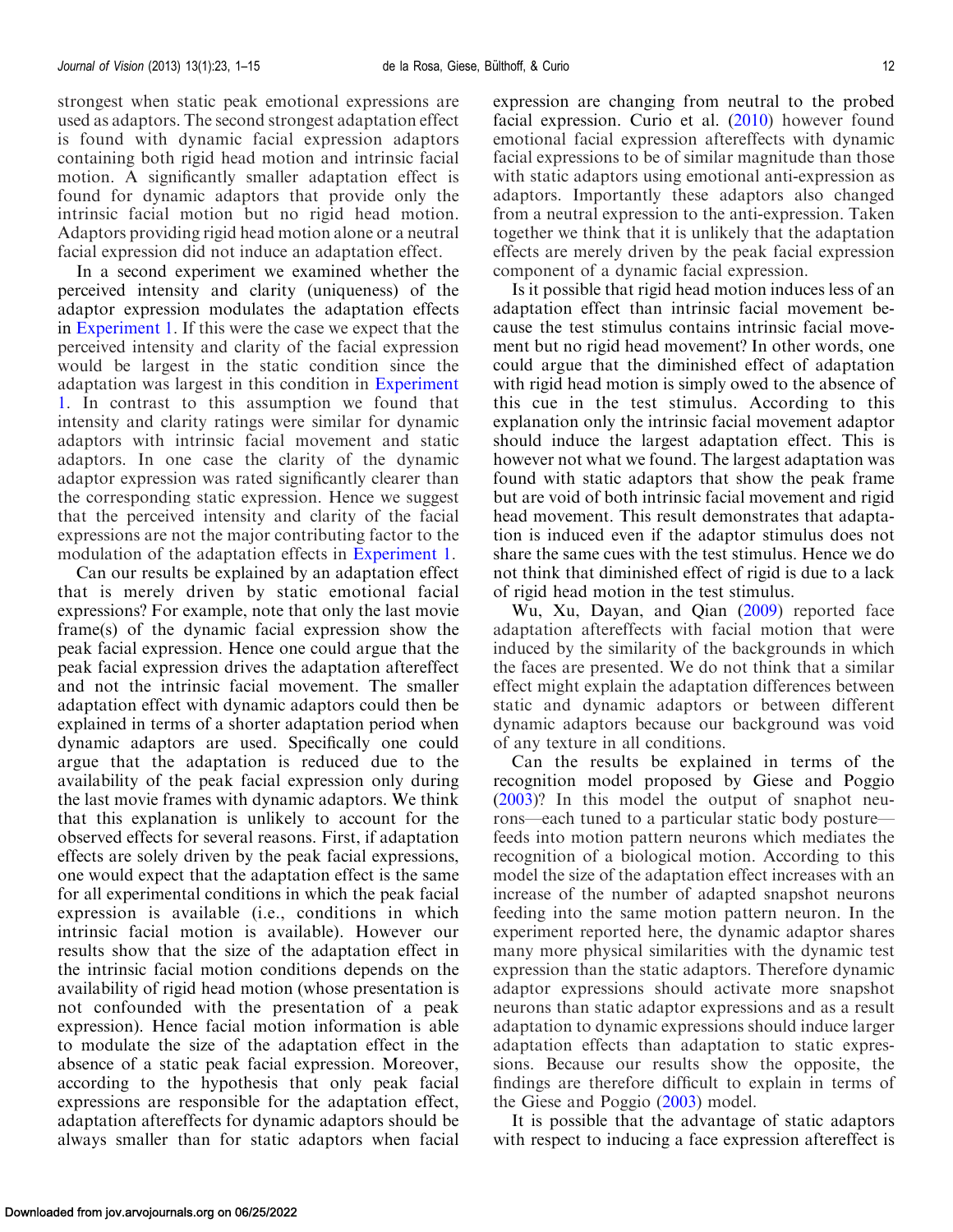<span id="page-12-0"></span>expression specific. The ability to recognize basic emotions across cultures even when they are presented statically points to a special property of these facial expressions, namely, that the static information is sufficient for their recognition. Other facial expressions, however, seem to rely to a much larger degree on dynamic visual information (Nusseck et al. [2008](#page-13-0)). Hence the importance of dynamic visual information in the recognition of a facial expression might be expression specific. An interesting future research avenue would be to examine the effect of dynamic information on the facial expression aftereffect using other nonbasic emotions whose recognition seems to rely more on dynamic visual information.

The finding that both static and dynamic adaptors induced an adaptation effect can be explained by emotional face recognition processes being tuned to both static and dynamic facial information. The idea that visual recognition might be tuned to both static and dynamic visual information is not novel and has been proposed for the motion aftereffect (Hiris & Blake, [1992](#page-13-0); Mather, Pavan, Campana, & Casco, [2008;](#page-13-0) Verstraten, Frederiksen, Van Wezel, Lankheet, & Van de Grind, [1996\)](#page-14-0). More research is necessary to disentangle the interplay of dynamic and static visual information for facial expression recognition. The finding that static adaptors induced the largest adaptation effects suggests that emotional facial recognition processes seem to rely mainly on static facial information.

In summary we showed that different sources of dynamic face information affected the adaptation aftereffect to different degrees. Specifically the movement of intrinsic facial features seems to be critical for the presence of an adaptation aftereffect. However the largest adaptation aftereffects were found with static adaptors. We therefore suggest that processes underlying emotional facial expression recognition are mainly tuned to static face information although they are also tuned to dynamic face information.

# Acknowledgments

This work was supported by the EU Project EC FP7- ICT-249858 TANGO, EU Project BACS FP6-IST-027140, the Perceptual Graphics project PAK 38 CU 149/1-1/2 funded by the Deutsche Forschungs Gemeinschaft (DFG), EC FP7-ICT-248311 AMARSi, Deutsche Forschungsgemeinschaft: DFG GI 305/4-1, DFG GZ: KA 1258/15-1, German Federal Ministry of Education and Research: FKZ: 01GQ1002A (Bernstein Center for Computational Neuroscience). We thank Julia Gatzeck for her help with collecting the data.

Commercial relationships: none.

Corresponding authors: Stephan de la Rosa, Heinrich Bülthoff, or Cristobal Curio.

Email: delarosa@kyb.tuebingen.mpg.de; heinrich. buelthoff@tuebingen.mpg.de; cristobal.curio@ tuebingen.mpg.de.

Address: Department of Human Perception, Cognition and Action, Max Planck Institute for Biological Cybernetics, Tübingen, Germany.

## References

- Bassilli, J. N. (1978). Facial motion in the perception of faces and emotional expressions. Journal of Experimental Psychology: Human Perception and Performance, 4(3), 373–379.
- Benton, C. P. (2009). Effect of photographic negation on face expression aftereffects. Perception, 38(9), 1267–1274, doi:10.1068/p6468.
- Benton, C. P., Etchells, P. J., Porter, G., Clark, A. P., Penton-Voak, I. S., & Nikolov, S. G. (2007). Turning the other cheek: The viewpoint dependence of facial expression after-effects. Proceedings of the Royal Society B: Biological Sciences, 274(1622), 2131–2137, doi:10.1098/rspb.2007.0473.
- Brainard, D. H. (1997). The Psychophysics Toolbox. Spatial Vision, 10(4), 433–436.
- Butler, A., Oruc, I., Fox, C. J., & Barton, J. J. S. (2008). Factors contributing to the adaptation aftereffects of facial expression. Brain Research, 1191, 116–126, doi:10.1016/j.brainres.2007.10.101.
- Christie, F., & Bruce, V. (1998). The role of dynamic information in the recognition of unfamiliar faces. Memory & Cognition, 26(4), 780–790.
- Cook, R., Matei, M., & Johnston, A. (2011). Exploring expression space: Adaptation to orthogonal and anti-expressions. Journal of Vision, 11(4):2, 1–9, <http://www.journalofvision.org/content/11/4/2>, doi:10.1167/11.4.2. [[PubMed](http://www.ncbi.nlm.nih.gov/pubmed/21464438)] [[Article](http://www.journalofvision.org/content/11/4/2.long)]
- Cunningham, D. W., & Wallraven, C. (2009). Dynamic information for the recognition of conversational expressions. Journal of Vision,  $9(13)$ :7, 1–17, [http://](http://www.journalofvision.org/content/9/13/7) [www.journalofvision.org/content/9/13/7](http://www.journalofvision.org/content/9/13/7), doi:10. 1167/9.13.7. [\[PubMed\]](http://www.ncbi.nlm.nih.gov/pubmed/20055540) [\[Article](http://www.journalofvision.org/content/9/13/7.long)]
- Curio, C., Breidt, M., Kleiner, M., Vuong, Q. C., Giese, M. A.,  $\&$  Bülthoff, H. H. (2006, July). Semantic 3D motion retargeting for facial animation. In R. W. Fleming & S. Kim (Eds.): Proceedings of the 3rd Symposium on Applied Perception in Graphics and Visualization (pp. 77– 84), Boston, MA.
- Curio, C., Giese, M. A., Breidt, M., Kleiner, M., &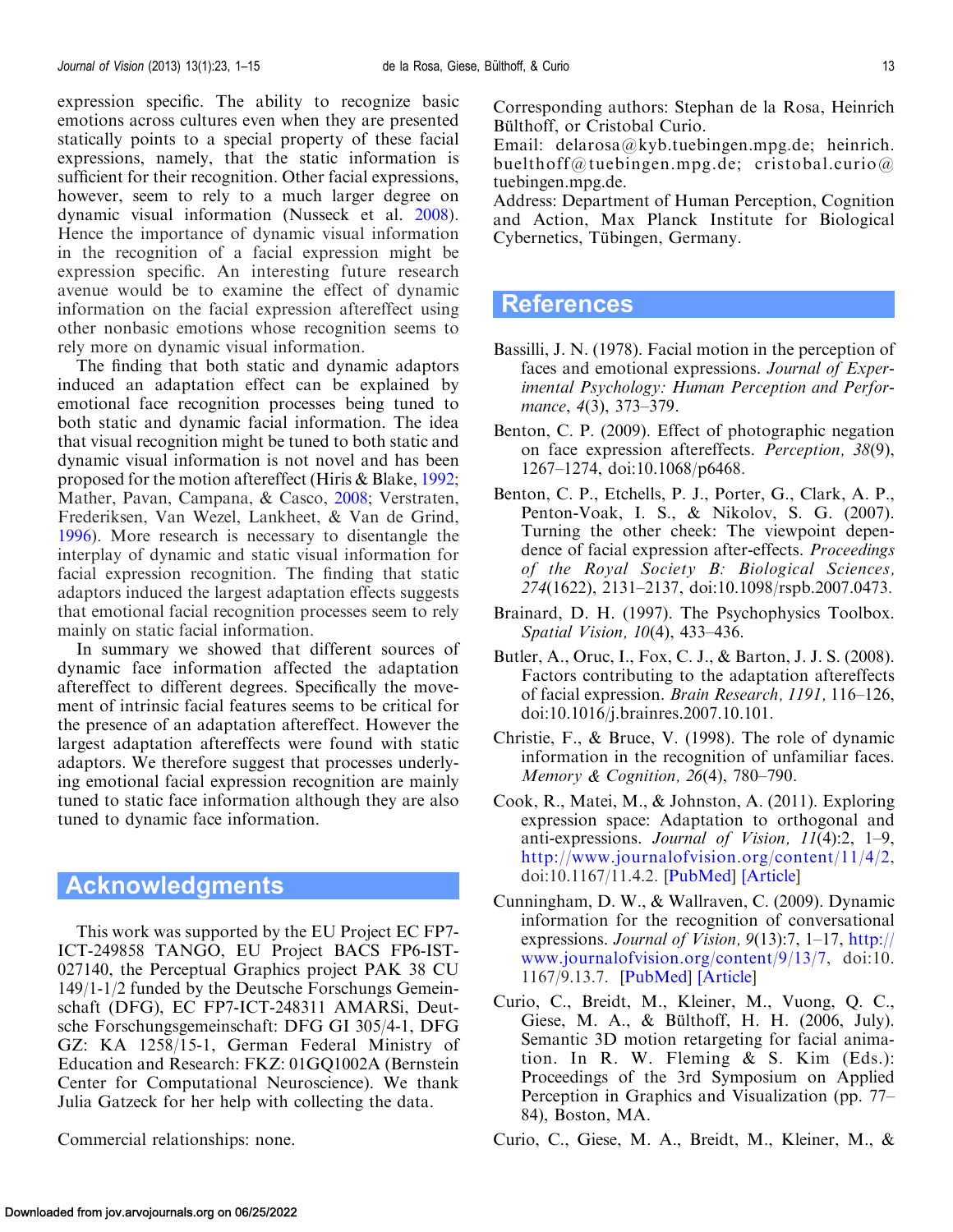<span id="page-13-0"></span>Bülthoff, H. H. (2010). Recognition of dynamic facial action probed by visual sdaptation. In C. Curio, H. H. Bülthoff,  $\&$  M. A. Giese (Eds.), Dynamic faces: Insights from experiments and computation (pp. 47–65). Cambridge, MA: MIT Press.

- Ekman, P. (1980). The face of man: Expressions of universal emotions in a New Guinea village. New York/NY: Garland STPM Press.
- Ekman, P., & Friesen, W. (1978). Facial action coding system: A technique for the measurement of facial movement. Palo Alto, CA: Consulting Psychologists Press.
- Ellamil, M., Susskind, J. M., & Anderson, A. K. (2008). Examinations of identity invariance in facial expression adaptation. Cognitive, Affective, & Behavioral Neuroscience, 8(3), 273–281, doi:10. 3758/CABN.8.3.273.
- Fox, C. J., & Barton, J. J. S. (2007). What is adapted in face adaptation? The neural representations of expression in the human visual system. Brain Research, 1127(1), 80–89, doi:10.1016/j.brainres. 2006.09.104.
- Fox, C. J., & Barton, J. J. S. (2008). It doesn't matter how you feel. The facial identity aftereffect is invariant to changes in facial expression. Journal of Vision,  $8(3):11$ , 1–13. [http://www.journalofvision.](http://www.journalofvision.org/content/8/3/11) [org/content/8/3/11](http://www.journalofvision.org/content/8/3/11), doi:10.1167/8.3.11. [[PubMed](http://www.ncbi.nlm.nih.gov/pubmed/18484817)] [[Article\]](http://www.journalofvision.org/content/8/3/11.long)
- Gibson, J. J. (1937). Adaptation, after-effect, and contrast in the perception of tilted lines. II. Simultaneous contrast and the areal restriction of the after-effect. Journal of Experimental Psychology, 20(6), 553–569.
- Giese, M. A., & Leopold, D. A. (2005). Physiologically inspired neural model for the encoding of face spaces. Neurocomputing, 65–66, 93–101, doi:10. 1016/j.neucom.2004.10.060.
- Giese, M. A., & Poggio, T. (2003). Neural mechanisms for the recognition of biological movements. Nature Reviews Neuroscience, 4(3), 179–192, doi: 10.1038/nrn1057.
- Hill, H., & Johnston, A. (2001). Categorizing sex and identity from the biological motion of faces. Current Biology: CB, 11(11), 880–885.
- Hiris, E., & Blake, R. (1992). Another perspective on the visual motion aftereffect. Proceedings of the National Academy of Sciences of the United States of America, 89(19), 9025–9028.
- Hsu, S.-M., & Young, A. W. (2004). Adaptation effects in facial expression recognition. Visual Cognition, 11, 871–899.
- Izard, C. E. (1980). Cross-cultural perspectives on

emotion and emotion communication. In W. Triandis (Ed.), Handbook of cross-cultural psychol- $\log y$  (pp. 185–220). Boston: Allyn & Bacon.

- Kleiner, M., Brainard, D., & Pelli, D. G. (2007). What's new in Psychtoolbox-3? Perception, 36, 14.
- Knight, B., & Johnston, A. (1997). The role of movement in face recognition. Visual Cognition, 4(3), 265–273, doi:10.1080/713756764.
- Lander, K., & Bruce, V. (2000). Recognizing famous faces: Exploring the benefits of facial motion. Ecological Psychology,  $12(4)$ ,  $259-272$ , doi:10. 1207/S15326969ECO1204\_01.
- Leopold, D. A., O'Toole, A. J., Vetter, T., & Blanz, V. (2001). Prototype-referenced shape encoding revealed by high-level aftereffects. Nature Neuroscience, 4(1), 89–94, doi:10.1038/82947.
- Mather, G., Pavan, A., Campana, G., & Casco, C. (2008). The motion aftereffect reloaded. Trends in Cognitive Sciences, 12(12), 481–487, doi:10.1016/j. tics.2008.09.002.
- Mitchell, D. E., & Muir, D. W. (1976). Does the tilt after-effect occur in the oblique meridian? Vision Research, 16(6), 609–613, doi:10.1016/0042- 6989(76)90007-9.
- Nusseck, M., Cunningham, D. W., Wallraven, C., & Bülthoff, H. H. (2008). The contribution of different facial regions to the recognition of conversational expressions. Journal of Vision, 8(8): 1, 1–23, [http://www.journalofvision.org/content/8/](http://www.journalofvision.org/content/8/8/1) [8/1,](http://www.journalofvision.org/content/8/8/1) doi: 10.1167/8.8.1. [\[PubMed](http://www.ncbi.nlm.nih.gov/pubmed/18831624)] [\[Article\]](http://www.journalofvision.org/content/8/8/1.long)
- Pelli, D. G. (1997). The VideoToolbox software for visual psychophysics: Transforming numbers into movies. Spatial Vision, 10(4), 437-442.
- Rhodes, G., Brennan, S., & Carey, S. (1987). Identification and ratings of caricatures: Implications for mental representations of faces. Cognitive Psychol- $\log y$ , 19(4), 473–497.
- Russel, J. A. (1994). Is there universal recognition of emotion from facial expression. Psychological Bulletin, 115(1), 102–141.
- Skinner, A. L., & Benton, C. P. (2010). Anti-expression aftereffects reveal prototype-referenced coding of facial expressions. Psychological Science, 21(9), 1248–1253, doi:10.1177/0956797610380702.
- Tsao, D. Y., & Freiwald, W. A. (2006). What's so special about the average face? Trends in Cognitive Sciences, 10(9), 391–393, doi:10.1016/j.tics.2006.07.009.
- Valentine, T. (1991). A unified account of the effects of distinctiveness, inversion, and race in face recognition. The Quarterly Journal of Experimental Psychology Section A, 43(2), 161–204, doi:10.1080/ 14640749108400966.